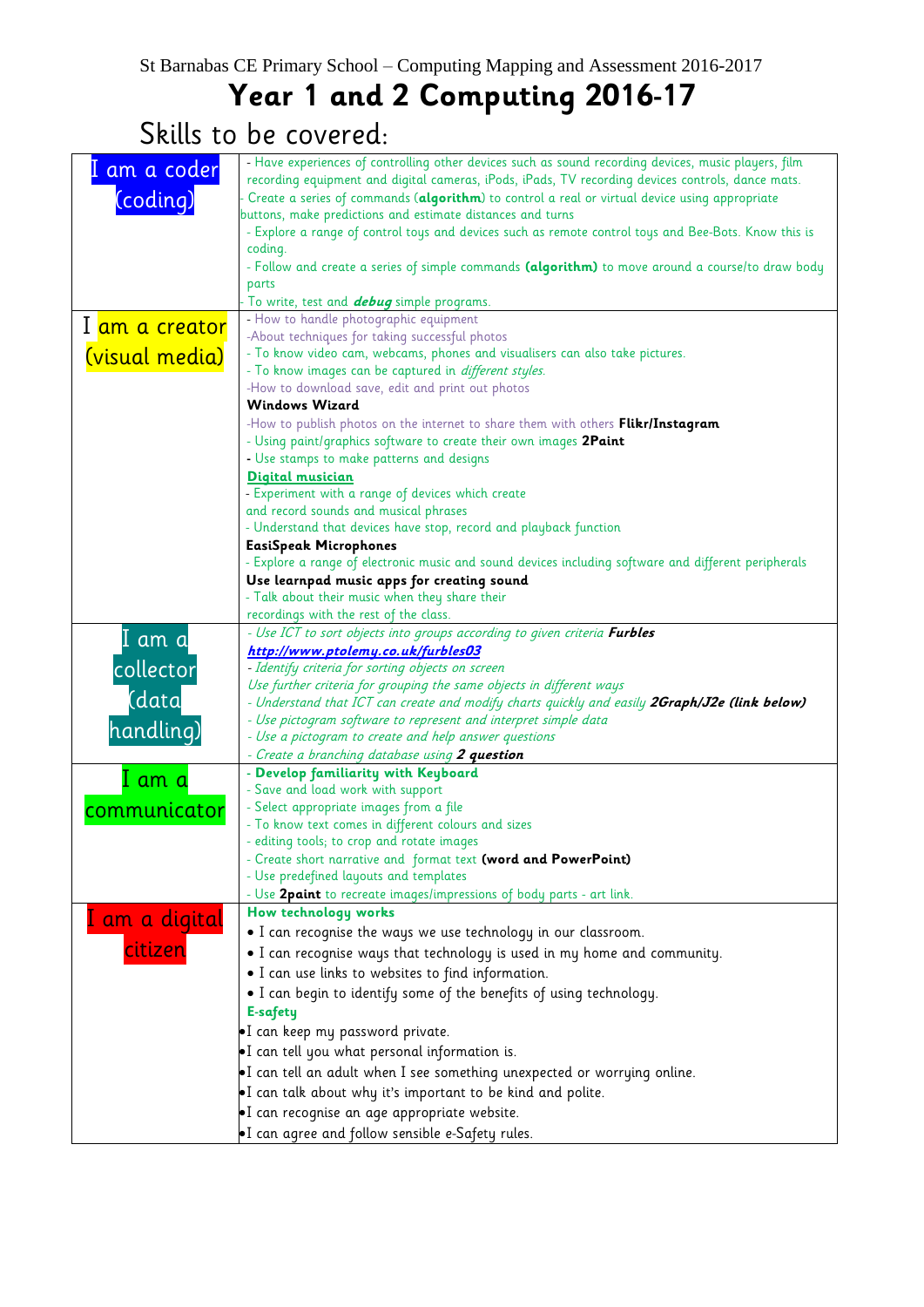#### St Barnabas CE Primary School – Computing Mapping and Assessment 2016-2017

Ongoing:<br>- research on espresso

#### - cross-curricular tasks on purple mash

- access to education city

| $\mathbf{1}$<br>2DIY - Jigsaw<br>am a communicator<br>$\overline{2}$<br>Typing Apps - 2type and dancemat typing (BBC bitesize)<br>$\overline{3}$<br>Typing Apps 2type and dancemat typing (BBC bitesize) (next level)<br>$\overline{4}$<br>Internet Research - Find some facts for your topic on espresso<br>$\overline{5}$<br>Create a document for topic on purple mash - to save<br>$\overline{6}$<br>Create a document for topic on purple mash - to print<br>$\overline{7}$<br>Create text (purple mash) and images (2paint/revelation natural art) to show learning.<br><b>Cameras - Taking photos using Toshiba camcorders</b><br>$\overline{1}$<br>I am a creator<br>$\overline{2}$<br>(IPC unit)<br><b>PCs</b> - Download, edit and print photos<br>$\overline{3}$<br><b>Learnpads</b> – Avery photos editor – take and improve.<br>$\overline{4}$<br><b>Learnpad</b> – Pic collage – Anotate and print through class cloud.<br>$\overline{5}$<br>List making - How to take a good photo<br>$\overline{6}$<br>2 draw/ Sketch pad on ipads - Xmas pictures<br>Christmas<br>$\overline{7}$<br>Christmas<br>Xmas activity - 2DIY.<br><b>Control - Bee-Bot investigating</b><br>1(4)<br>am a coder<br>$\overline{2}$<br>Control - unplugged activites (making jam sandwich/human cranes)<br>Control - LightBot Junior (learnpads) Dasiy the Dino (ipads)<br>$\overline{3}$<br>$\overline{4}$<br>Control - Record/photograph/film beebot start-to-finish algorithm<br>$\overline{5}$<br>Control - 2go - set more complex whole algorithm task.<br>$\overline{6}$<br>Craft computer – inside an iPad and output/input devices build a computer out of paper!)<br>am a digital citizen<br>$\overline{7}$<br>Craft computer - inside an iPad and output/input devices build a tablet out of paper!)<br>E-Safety- TextEase IdeasMap - Look at Hectors world (thinkuknow website)<br>$\overline{1}$<br>I am a coder<br>$\overline{2}$<br>Discovery Coding 1 - Starter unit (for your year group)<br>$\overline{3}$<br><b>Discovery Coding 2</b><br>$\overline{4}$<br><b>Discovery Coding 3</b><br>$\overline{5}$<br><b>Discovery Coding 4</b><br>$\overline{6}$<br>Easter<br><b>Discovery Coding 5</b><br><b>Discovery Coding 6</b><br>1(4)<br>I am a coder<br>$\overline{2}$<br><b>Discovery Coding 7</b><br>$\overline{3}$<br>QR Codes - QR scanner on learnpads - make links to favourite websites/pages for<br>I am a digital citizen<br>(3/4)<br>research information.<br>Image Searching & Inserting to create a document<br>$\overline{4}$<br>5<br>E-Safety themed 3D model (to decorate) on 2DIY 3D.<br>$\overline{6}$<br>Technology beyond school poster -<br>$\overline{1}$<br>Pivot animator (year 1) or flipaclip on Learnpads (Year 2)<br>I am a creator<br>$\overline{2}$<br>Pivot animator (year 1) or flipaclip on Learnpads (Year 2)<br>$\overline{3}$<br>Use music apps (busythings/learnpad apps/2Music)<br>$\overline{4}$<br>Use music apps (busythings/learnpad apps/2Music)<br>$\overline{5}$<br>Use music apps (busythings/learnpad apps/2Music)<br>6(3) | No. | <b>Topic</b> |  |  |
|--------------------------------------------------------------------------------------------------------------------------------------------------------------------------------------------------------------------------------------------------------------------------------------------------------------------------------------------------------------------------------------------------------------------------------------------------------------------------------------------------------------------------------------------------------------------------------------------------------------------------------------------------------------------------------------------------------------------------------------------------------------------------------------------------------------------------------------------------------------------------------------------------------------------------------------------------------------------------------------------------------------------------------------------------------------------------------------------------------------------------------------------------------------------------------------------------------------------------------------------------------------------------------------------------------------------------------------------------------------------------------------------------------------------------------------------------------------------------------------------------------------------------------------------------------------------------------------------------------------------------------------------------------------------------------------------------------------------------------------------------------------------------------------------------------------------------------------------------------------------------------------------------------------------------------------------------------------------------------------------------------------------------------------------------------------------------------------------------------------------------------------------------------------------------------------------------------------------------------------------------------------------------------------------------------------------------------------------------------------------------------------------------------------------------------------------------------------------------------------------------------------------------------------------------------------------------------------------------------------------------------------------------------------------------------------------------------------------------------------------------------------------------------------------------------------------------------------------------------------------------------------------------------------------------------------------------------------------------------------------------------------------------------------------------------------------------------|-----|--------------|--|--|
|                                                                                                                                                                                                                                                                                                                                                                                                                                                                                                                                                                                                                                                                                                                                                                                                                                                                                                                                                                                                                                                                                                                                                                                                                                                                                                                                                                                                                                                                                                                                                                                                                                                                                                                                                                                                                                                                                                                                                                                                                                                                                                                                                                                                                                                                                                                                                                                                                                                                                                                                                                                                                                                                                                                                                                                                                                                                                                                                                                                                                                                                                |     |              |  |  |
|                                                                                                                                                                                                                                                                                                                                                                                                                                                                                                                                                                                                                                                                                                                                                                                                                                                                                                                                                                                                                                                                                                                                                                                                                                                                                                                                                                                                                                                                                                                                                                                                                                                                                                                                                                                                                                                                                                                                                                                                                                                                                                                                                                                                                                                                                                                                                                                                                                                                                                                                                                                                                                                                                                                                                                                                                                                                                                                                                                                                                                                                                |     |              |  |  |
|                                                                                                                                                                                                                                                                                                                                                                                                                                                                                                                                                                                                                                                                                                                                                                                                                                                                                                                                                                                                                                                                                                                                                                                                                                                                                                                                                                                                                                                                                                                                                                                                                                                                                                                                                                                                                                                                                                                                                                                                                                                                                                                                                                                                                                                                                                                                                                                                                                                                                                                                                                                                                                                                                                                                                                                                                                                                                                                                                                                                                                                                                |     |              |  |  |
|                                                                                                                                                                                                                                                                                                                                                                                                                                                                                                                                                                                                                                                                                                                                                                                                                                                                                                                                                                                                                                                                                                                                                                                                                                                                                                                                                                                                                                                                                                                                                                                                                                                                                                                                                                                                                                                                                                                                                                                                                                                                                                                                                                                                                                                                                                                                                                                                                                                                                                                                                                                                                                                                                                                                                                                                                                                                                                                                                                                                                                                                                |     |              |  |  |
|                                                                                                                                                                                                                                                                                                                                                                                                                                                                                                                                                                                                                                                                                                                                                                                                                                                                                                                                                                                                                                                                                                                                                                                                                                                                                                                                                                                                                                                                                                                                                                                                                                                                                                                                                                                                                                                                                                                                                                                                                                                                                                                                                                                                                                                                                                                                                                                                                                                                                                                                                                                                                                                                                                                                                                                                                                                                                                                                                                                                                                                                                |     |              |  |  |
|                                                                                                                                                                                                                                                                                                                                                                                                                                                                                                                                                                                                                                                                                                                                                                                                                                                                                                                                                                                                                                                                                                                                                                                                                                                                                                                                                                                                                                                                                                                                                                                                                                                                                                                                                                                                                                                                                                                                                                                                                                                                                                                                                                                                                                                                                                                                                                                                                                                                                                                                                                                                                                                                                                                                                                                                                                                                                                                                                                                                                                                                                |     |              |  |  |
|                                                                                                                                                                                                                                                                                                                                                                                                                                                                                                                                                                                                                                                                                                                                                                                                                                                                                                                                                                                                                                                                                                                                                                                                                                                                                                                                                                                                                                                                                                                                                                                                                                                                                                                                                                                                                                                                                                                                                                                                                                                                                                                                                                                                                                                                                                                                                                                                                                                                                                                                                                                                                                                                                                                                                                                                                                                                                                                                                                                                                                                                                |     |              |  |  |
|                                                                                                                                                                                                                                                                                                                                                                                                                                                                                                                                                                                                                                                                                                                                                                                                                                                                                                                                                                                                                                                                                                                                                                                                                                                                                                                                                                                                                                                                                                                                                                                                                                                                                                                                                                                                                                                                                                                                                                                                                                                                                                                                                                                                                                                                                                                                                                                                                                                                                                                                                                                                                                                                                                                                                                                                                                                                                                                                                                                                                                                                                |     |              |  |  |
|                                                                                                                                                                                                                                                                                                                                                                                                                                                                                                                                                                                                                                                                                                                                                                                                                                                                                                                                                                                                                                                                                                                                                                                                                                                                                                                                                                                                                                                                                                                                                                                                                                                                                                                                                                                                                                                                                                                                                                                                                                                                                                                                                                                                                                                                                                                                                                                                                                                                                                                                                                                                                                                                                                                                                                                                                                                                                                                                                                                                                                                                                |     |              |  |  |
|                                                                                                                                                                                                                                                                                                                                                                                                                                                                                                                                                                                                                                                                                                                                                                                                                                                                                                                                                                                                                                                                                                                                                                                                                                                                                                                                                                                                                                                                                                                                                                                                                                                                                                                                                                                                                                                                                                                                                                                                                                                                                                                                                                                                                                                                                                                                                                                                                                                                                                                                                                                                                                                                                                                                                                                                                                                                                                                                                                                                                                                                                |     |              |  |  |
|                                                                                                                                                                                                                                                                                                                                                                                                                                                                                                                                                                                                                                                                                                                                                                                                                                                                                                                                                                                                                                                                                                                                                                                                                                                                                                                                                                                                                                                                                                                                                                                                                                                                                                                                                                                                                                                                                                                                                                                                                                                                                                                                                                                                                                                                                                                                                                                                                                                                                                                                                                                                                                                                                                                                                                                                                                                                                                                                                                                                                                                                                |     |              |  |  |
|                                                                                                                                                                                                                                                                                                                                                                                                                                                                                                                                                                                                                                                                                                                                                                                                                                                                                                                                                                                                                                                                                                                                                                                                                                                                                                                                                                                                                                                                                                                                                                                                                                                                                                                                                                                                                                                                                                                                                                                                                                                                                                                                                                                                                                                                                                                                                                                                                                                                                                                                                                                                                                                                                                                                                                                                                                                                                                                                                                                                                                                                                |     |              |  |  |
|                                                                                                                                                                                                                                                                                                                                                                                                                                                                                                                                                                                                                                                                                                                                                                                                                                                                                                                                                                                                                                                                                                                                                                                                                                                                                                                                                                                                                                                                                                                                                                                                                                                                                                                                                                                                                                                                                                                                                                                                                                                                                                                                                                                                                                                                                                                                                                                                                                                                                                                                                                                                                                                                                                                                                                                                                                                                                                                                                                                                                                                                                |     |              |  |  |
|                                                                                                                                                                                                                                                                                                                                                                                                                                                                                                                                                                                                                                                                                                                                                                                                                                                                                                                                                                                                                                                                                                                                                                                                                                                                                                                                                                                                                                                                                                                                                                                                                                                                                                                                                                                                                                                                                                                                                                                                                                                                                                                                                                                                                                                                                                                                                                                                                                                                                                                                                                                                                                                                                                                                                                                                                                                                                                                                                                                                                                                                                |     |              |  |  |
|                                                                                                                                                                                                                                                                                                                                                                                                                                                                                                                                                                                                                                                                                                                                                                                                                                                                                                                                                                                                                                                                                                                                                                                                                                                                                                                                                                                                                                                                                                                                                                                                                                                                                                                                                                                                                                                                                                                                                                                                                                                                                                                                                                                                                                                                                                                                                                                                                                                                                                                                                                                                                                                                                                                                                                                                                                                                                                                                                                                                                                                                                |     |              |  |  |
|                                                                                                                                                                                                                                                                                                                                                                                                                                                                                                                                                                                                                                                                                                                                                                                                                                                                                                                                                                                                                                                                                                                                                                                                                                                                                                                                                                                                                                                                                                                                                                                                                                                                                                                                                                                                                                                                                                                                                                                                                                                                                                                                                                                                                                                                                                                                                                                                                                                                                                                                                                                                                                                                                                                                                                                                                                                                                                                                                                                                                                                                                |     |              |  |  |
|                                                                                                                                                                                                                                                                                                                                                                                                                                                                                                                                                                                                                                                                                                                                                                                                                                                                                                                                                                                                                                                                                                                                                                                                                                                                                                                                                                                                                                                                                                                                                                                                                                                                                                                                                                                                                                                                                                                                                                                                                                                                                                                                                                                                                                                                                                                                                                                                                                                                                                                                                                                                                                                                                                                                                                                                                                                                                                                                                                                                                                                                                |     |              |  |  |
|                                                                                                                                                                                                                                                                                                                                                                                                                                                                                                                                                                                                                                                                                                                                                                                                                                                                                                                                                                                                                                                                                                                                                                                                                                                                                                                                                                                                                                                                                                                                                                                                                                                                                                                                                                                                                                                                                                                                                                                                                                                                                                                                                                                                                                                                                                                                                                                                                                                                                                                                                                                                                                                                                                                                                                                                                                                                                                                                                                                                                                                                                |     |              |  |  |
|                                                                                                                                                                                                                                                                                                                                                                                                                                                                                                                                                                                                                                                                                                                                                                                                                                                                                                                                                                                                                                                                                                                                                                                                                                                                                                                                                                                                                                                                                                                                                                                                                                                                                                                                                                                                                                                                                                                                                                                                                                                                                                                                                                                                                                                                                                                                                                                                                                                                                                                                                                                                                                                                                                                                                                                                                                                                                                                                                                                                                                                                                |     |              |  |  |
|                                                                                                                                                                                                                                                                                                                                                                                                                                                                                                                                                                                                                                                                                                                                                                                                                                                                                                                                                                                                                                                                                                                                                                                                                                                                                                                                                                                                                                                                                                                                                                                                                                                                                                                                                                                                                                                                                                                                                                                                                                                                                                                                                                                                                                                                                                                                                                                                                                                                                                                                                                                                                                                                                                                                                                                                                                                                                                                                                                                                                                                                                |     |              |  |  |
|                                                                                                                                                                                                                                                                                                                                                                                                                                                                                                                                                                                                                                                                                                                                                                                                                                                                                                                                                                                                                                                                                                                                                                                                                                                                                                                                                                                                                                                                                                                                                                                                                                                                                                                                                                                                                                                                                                                                                                                                                                                                                                                                                                                                                                                                                                                                                                                                                                                                                                                                                                                                                                                                                                                                                                                                                                                                                                                                                                                                                                                                                |     |              |  |  |
|                                                                                                                                                                                                                                                                                                                                                                                                                                                                                                                                                                                                                                                                                                                                                                                                                                                                                                                                                                                                                                                                                                                                                                                                                                                                                                                                                                                                                                                                                                                                                                                                                                                                                                                                                                                                                                                                                                                                                                                                                                                                                                                                                                                                                                                                                                                                                                                                                                                                                                                                                                                                                                                                                                                                                                                                                                                                                                                                                                                                                                                                                |     |              |  |  |
|                                                                                                                                                                                                                                                                                                                                                                                                                                                                                                                                                                                                                                                                                                                                                                                                                                                                                                                                                                                                                                                                                                                                                                                                                                                                                                                                                                                                                                                                                                                                                                                                                                                                                                                                                                                                                                                                                                                                                                                                                                                                                                                                                                                                                                                                                                                                                                                                                                                                                                                                                                                                                                                                                                                                                                                                                                                                                                                                                                                                                                                                                |     |              |  |  |
|                                                                                                                                                                                                                                                                                                                                                                                                                                                                                                                                                                                                                                                                                                                                                                                                                                                                                                                                                                                                                                                                                                                                                                                                                                                                                                                                                                                                                                                                                                                                                                                                                                                                                                                                                                                                                                                                                                                                                                                                                                                                                                                                                                                                                                                                                                                                                                                                                                                                                                                                                                                                                                                                                                                                                                                                                                                                                                                                                                                                                                                                                |     |              |  |  |
|                                                                                                                                                                                                                                                                                                                                                                                                                                                                                                                                                                                                                                                                                                                                                                                                                                                                                                                                                                                                                                                                                                                                                                                                                                                                                                                                                                                                                                                                                                                                                                                                                                                                                                                                                                                                                                                                                                                                                                                                                                                                                                                                                                                                                                                                                                                                                                                                                                                                                                                                                                                                                                                                                                                                                                                                                                                                                                                                                                                                                                                                                |     |              |  |  |
|                                                                                                                                                                                                                                                                                                                                                                                                                                                                                                                                                                                                                                                                                                                                                                                                                                                                                                                                                                                                                                                                                                                                                                                                                                                                                                                                                                                                                                                                                                                                                                                                                                                                                                                                                                                                                                                                                                                                                                                                                                                                                                                                                                                                                                                                                                                                                                                                                                                                                                                                                                                                                                                                                                                                                                                                                                                                                                                                                                                                                                                                                |     |              |  |  |
|                                                                                                                                                                                                                                                                                                                                                                                                                                                                                                                                                                                                                                                                                                                                                                                                                                                                                                                                                                                                                                                                                                                                                                                                                                                                                                                                                                                                                                                                                                                                                                                                                                                                                                                                                                                                                                                                                                                                                                                                                                                                                                                                                                                                                                                                                                                                                                                                                                                                                                                                                                                                                                                                                                                                                                                                                                                                                                                                                                                                                                                                                |     |              |  |  |
|                                                                                                                                                                                                                                                                                                                                                                                                                                                                                                                                                                                                                                                                                                                                                                                                                                                                                                                                                                                                                                                                                                                                                                                                                                                                                                                                                                                                                                                                                                                                                                                                                                                                                                                                                                                                                                                                                                                                                                                                                                                                                                                                                                                                                                                                                                                                                                                                                                                                                                                                                                                                                                                                                                                                                                                                                                                                                                                                                                                                                                                                                |     |              |  |  |
|                                                                                                                                                                                                                                                                                                                                                                                                                                                                                                                                                                                                                                                                                                                                                                                                                                                                                                                                                                                                                                                                                                                                                                                                                                                                                                                                                                                                                                                                                                                                                                                                                                                                                                                                                                                                                                                                                                                                                                                                                                                                                                                                                                                                                                                                                                                                                                                                                                                                                                                                                                                                                                                                                                                                                                                                                                                                                                                                                                                                                                                                                |     |              |  |  |
|                                                                                                                                                                                                                                                                                                                                                                                                                                                                                                                                                                                                                                                                                                                                                                                                                                                                                                                                                                                                                                                                                                                                                                                                                                                                                                                                                                                                                                                                                                                                                                                                                                                                                                                                                                                                                                                                                                                                                                                                                                                                                                                                                                                                                                                                                                                                                                                                                                                                                                                                                                                                                                                                                                                                                                                                                                                                                                                                                                                                                                                                                |     |              |  |  |
|                                                                                                                                                                                                                                                                                                                                                                                                                                                                                                                                                                                                                                                                                                                                                                                                                                                                                                                                                                                                                                                                                                                                                                                                                                                                                                                                                                                                                                                                                                                                                                                                                                                                                                                                                                                                                                                                                                                                                                                                                                                                                                                                                                                                                                                                                                                                                                                                                                                                                                                                                                                                                                                                                                                                                                                                                                                                                                                                                                                                                                                                                |     |              |  |  |
|                                                                                                                                                                                                                                                                                                                                                                                                                                                                                                                                                                                                                                                                                                                                                                                                                                                                                                                                                                                                                                                                                                                                                                                                                                                                                                                                                                                                                                                                                                                                                                                                                                                                                                                                                                                                                                                                                                                                                                                                                                                                                                                                                                                                                                                                                                                                                                                                                                                                                                                                                                                                                                                                                                                                                                                                                                                                                                                                                                                                                                                                                |     |              |  |  |
|                                                                                                                                                                                                                                                                                                                                                                                                                                                                                                                                                                                                                                                                                                                                                                                                                                                                                                                                                                                                                                                                                                                                                                                                                                                                                                                                                                                                                                                                                                                                                                                                                                                                                                                                                                                                                                                                                                                                                                                                                                                                                                                                                                                                                                                                                                                                                                                                                                                                                                                                                                                                                                                                                                                                                                                                                                                                                                                                                                                                                                                                                |     |              |  |  |
|                                                                                                                                                                                                                                                                                                                                                                                                                                                                                                                                                                                                                                                                                                                                                                                                                                                                                                                                                                                                                                                                                                                                                                                                                                                                                                                                                                                                                                                                                                                                                                                                                                                                                                                                                                                                                                                                                                                                                                                                                                                                                                                                                                                                                                                                                                                                                                                                                                                                                                                                                                                                                                                                                                                                                                                                                                                                                                                                                                                                                                                                                |     |              |  |  |
|                                                                                                                                                                                                                                                                                                                                                                                                                                                                                                                                                                                                                                                                                                                                                                                                                                                                                                                                                                                                                                                                                                                                                                                                                                                                                                                                                                                                                                                                                                                                                                                                                                                                                                                                                                                                                                                                                                                                                                                                                                                                                                                                                                                                                                                                                                                                                                                                                                                                                                                                                                                                                                                                                                                                                                                                                                                                                                                                                                                                                                                                                |     |              |  |  |
|                                                                                                                                                                                                                                                                                                                                                                                                                                                                                                                                                                                                                                                                                                                                                                                                                                                                                                                                                                                                                                                                                                                                                                                                                                                                                                                                                                                                                                                                                                                                                                                                                                                                                                                                                                                                                                                                                                                                                                                                                                                                                                                                                                                                                                                                                                                                                                                                                                                                                                                                                                                                                                                                                                                                                                                                                                                                                                                                                                                                                                                                                |     |              |  |  |
|                                                                                                                                                                                                                                                                                                                                                                                                                                                                                                                                                                                                                                                                                                                                                                                                                                                                                                                                                                                                                                                                                                                                                                                                                                                                                                                                                                                                                                                                                                                                                                                                                                                                                                                                                                                                                                                                                                                                                                                                                                                                                                                                                                                                                                                                                                                                                                                                                                                                                                                                                                                                                                                                                                                                                                                                                                                                                                                                                                                                                                                                                |     |              |  |  |
|                                                                                                                                                                                                                                                                                                                                                                                                                                                                                                                                                                                                                                                                                                                                                                                                                                                                                                                                                                                                                                                                                                                                                                                                                                                                                                                                                                                                                                                                                                                                                                                                                                                                                                                                                                                                                                                                                                                                                                                                                                                                                                                                                                                                                                                                                                                                                                                                                                                                                                                                                                                                                                                                                                                                                                                                                                                                                                                                                                                                                                                                                |     |              |  |  |
|                                                                                                                                                                                                                                                                                                                                                                                                                                                                                                                                                                                                                                                                                                                                                                                                                                                                                                                                                                                                                                                                                                                                                                                                                                                                                                                                                                                                                                                                                                                                                                                                                                                                                                                                                                                                                                                                                                                                                                                                                                                                                                                                                                                                                                                                                                                                                                                                                                                                                                                                                                                                                                                                                                                                                                                                                                                                                                                                                                                                                                                                                |     |              |  |  |
|                                                                                                                                                                                                                                                                                                                                                                                                                                                                                                                                                                                                                                                                                                                                                                                                                                                                                                                                                                                                                                                                                                                                                                                                                                                                                                                                                                                                                                                                                                                                                                                                                                                                                                                                                                                                                                                                                                                                                                                                                                                                                                                                                                                                                                                                                                                                                                                                                                                                                                                                                                                                                                                                                                                                                                                                                                                                                                                                                                                                                                                                                |     |              |  |  |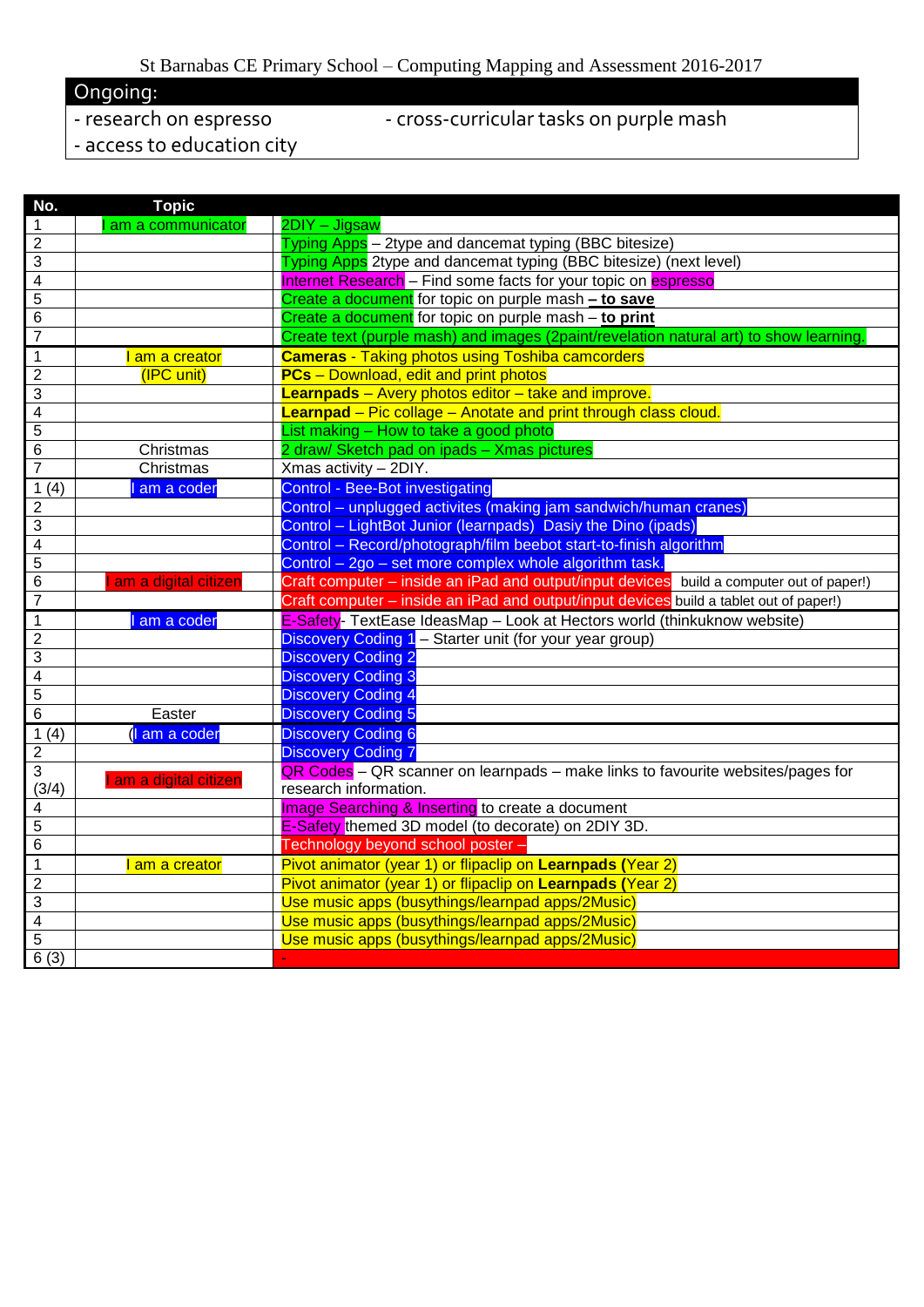Year 1 - I am a coder

If children are secure, you don't need to write their names. It is presumed, unless you think they are developing or exceeding.

| Developing | Secure                                                                                                                 | Exceeding |
|------------|------------------------------------------------------------------------------------------------------------------------|-----------|
|            | . I can give instructions to my<br>friend and follow their<br>instructions to move around.                             |           |
|            | •I can describe what happens<br>when I press buttons on a robot.                                                       |           |
|            | .I can press the buttons in the<br>correct order to make my robot<br>do what I want.                                   |           |
|            | . I can describe what actions I will<br>need to do to make something<br>happen and begin to use the<br>word algorithm. |           |
|            | .I can begin to predict what will<br>happen for a short sequence of<br>instructions.                                   |           |
|            | .I can begin to use software/apps<br>to create movement and patterns<br>on a screen.                                   |           |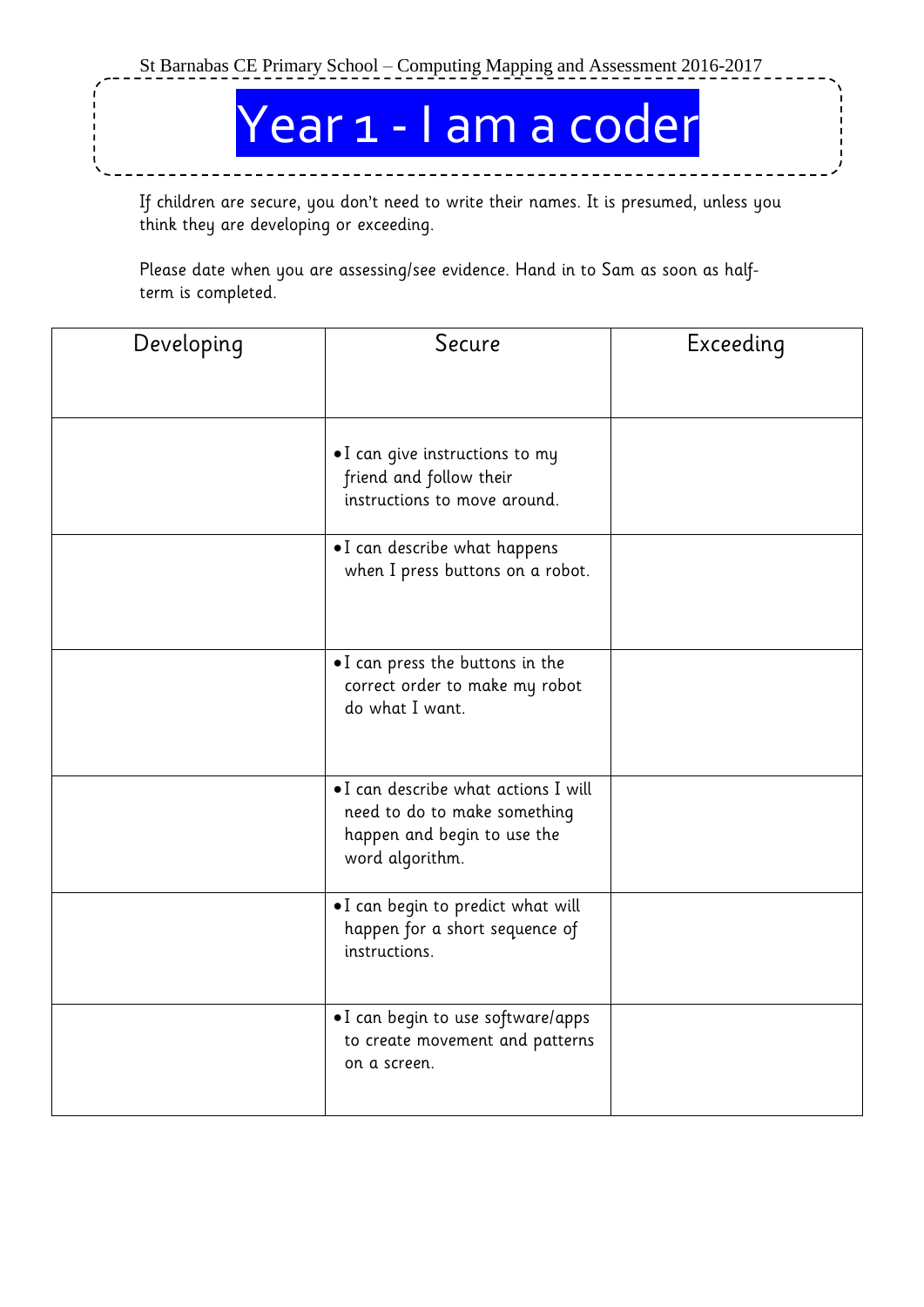# Year 1 - I am a creator

If children are secure, you don't need to write their names. It is presumed, unless you think they are developing or exceeding.

| Developing | Secure                                  | Exceeding |
|------------|-----------------------------------------|-----------|
|            |                                         |           |
|            | I can use paint/graphics                |           |
|            | software to create my own               |           |
|            | images.                                 |           |
|            | I can use technology to create          |           |
|            | and present my ideas.                   |           |
|            |                                         |           |
|            | I can use the keyboard or a             |           |
|            | word bank on my device to               |           |
|            | enter text.                             |           |
|            |                                         |           |
|            | I can save information in a             |           |
|            | special place and retrieve it<br>again. |           |
|            |                                         |           |
|            | I can create a present my own           |           |
|            | digital music.                          |           |
|            |                                         |           |
|            | I can handle photographic               |           |
|            | equipment.                              |           |
|            |                                         |           |
|            |                                         |           |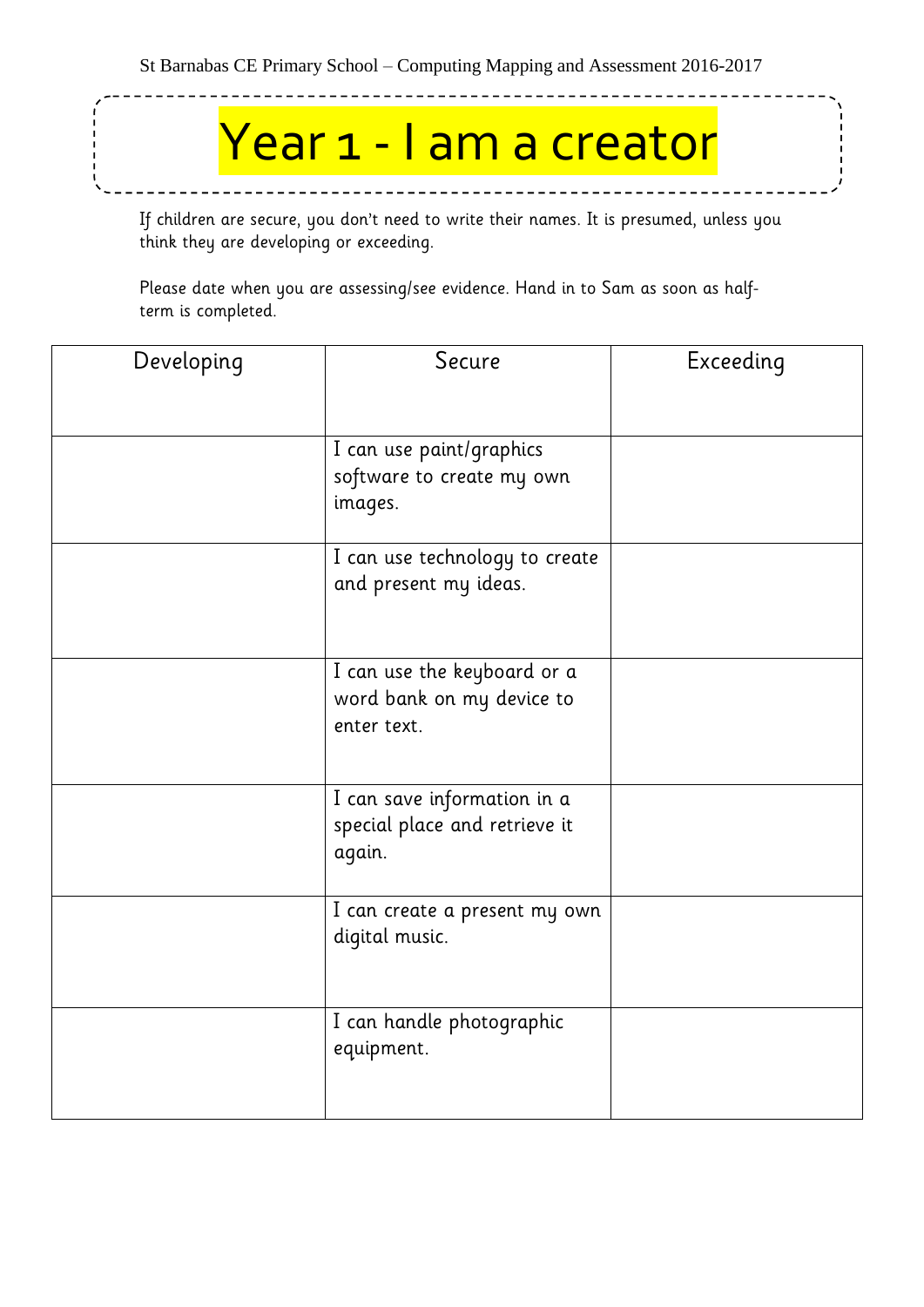$- - - - - -$ 

# Year 1 - I am a collector

\_\_\_\_\_\_\_\_\_\_\_\_\_

If children are secure, you don't need to write their names. It is presumed, unless you think they are developing or exceeding.

| Developing | Secure                                                                                          | Exceeding |
|------------|-------------------------------------------------------------------------------------------------|-----------|
|            | $\bullet$ I can talk about the different<br>ways in which information can be<br>shown.          |           |
|            | $\bullet$ I can use technology to collect<br>information, including photos,<br>video and sound. |           |
|            | .I can sort different kinds of<br>information and present it to<br>others.                      |           |
|            | •I can add information to a<br>pictograph and talk to you about<br>what I have found out.       |           |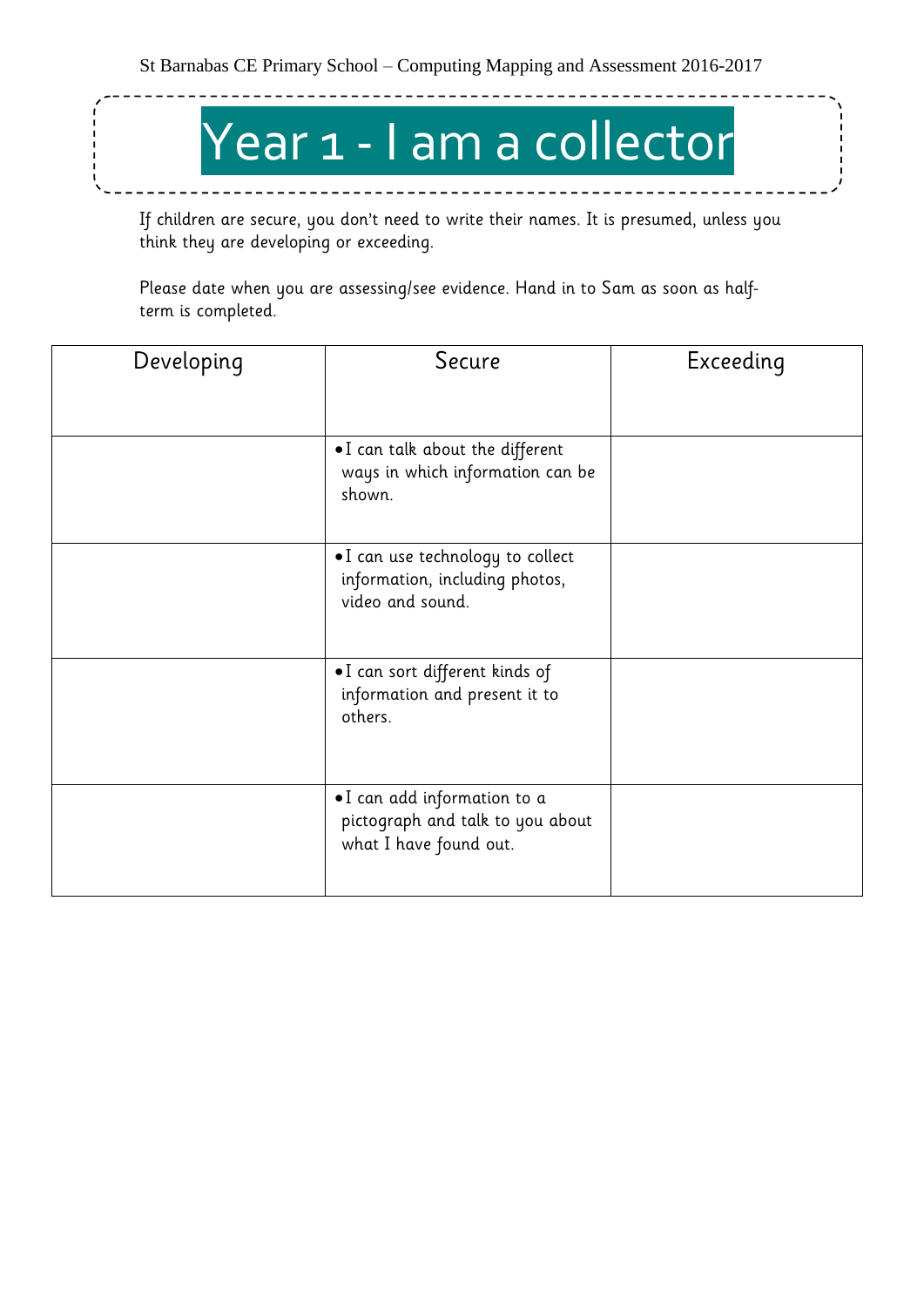

If children are secure, you don't need to write their names. It is presumed, unless you think they are developing or exceeding.

| Developing | Secure                                                                                                                                         | Exceeding |
|------------|------------------------------------------------------------------------------------------------------------------------------------------------|-----------|
|            | .I can keep my password private.<br>. I can tell you what personal<br>information is.                                                          |           |
|            | I can tell an adult when I see<br>something unexpected or worrying<br>online.<br>I can talk about why it's important to<br>be kind and polite. |           |
|            | I can recognise an age appropriate<br>website.<br>I can agree and follow sensible e-<br>Safety rules.                                          |           |
|            | . I can recognise the ways we use<br>technology in our classroom.                                                                              |           |
|            | • I can recognise ways that technology<br>is used in my home and community.                                                                    |           |
|            | . I can use links to websites to find<br>information.<br>. I can begin to identify some of the<br>benefits of using technology                 |           |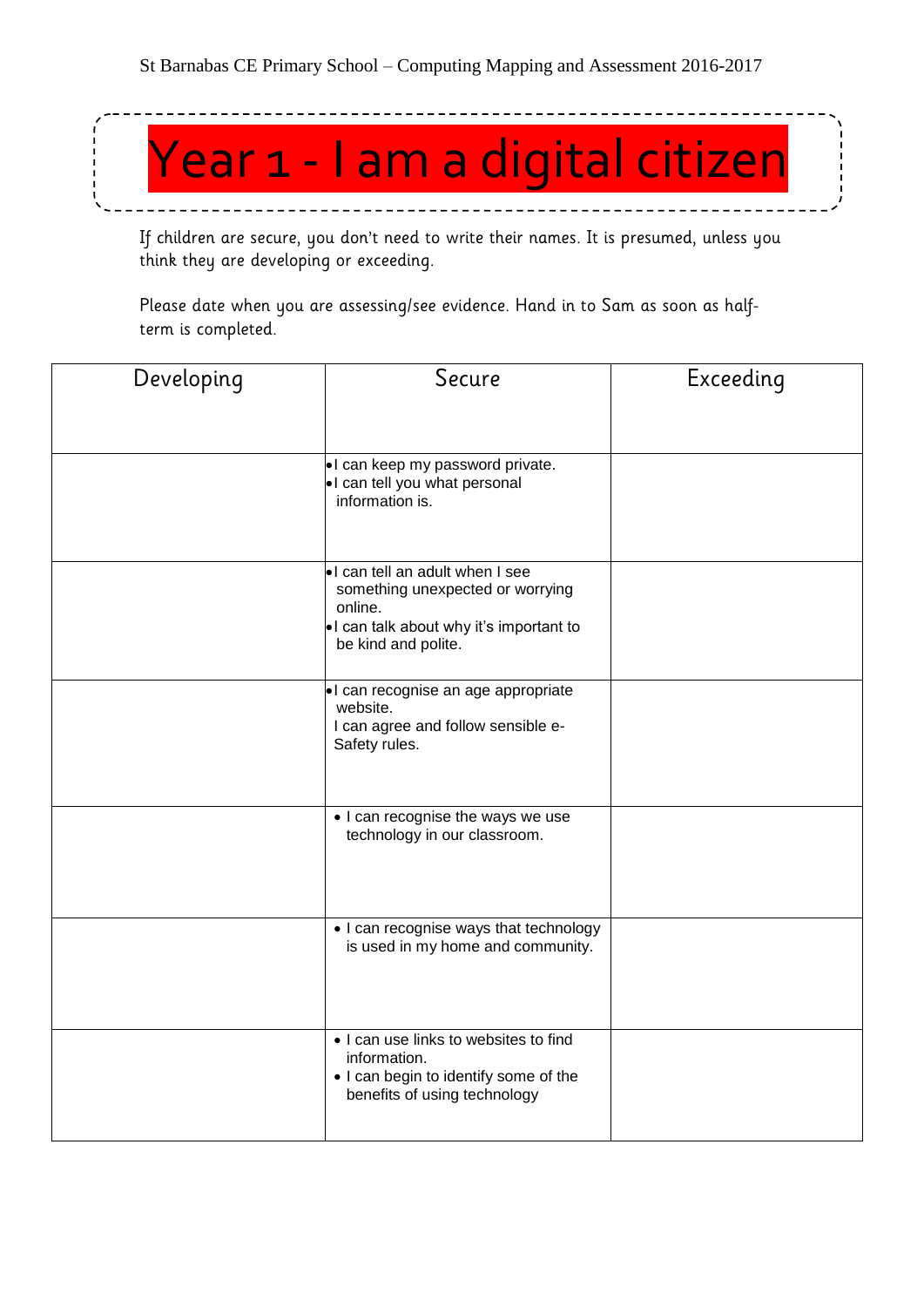Year 2 - I am a coder

If children are secure, you don't need to write their names. It is presumed, unless you think they are developing or exceeding.

| Developing | Secure                                                                                                                                                | Exceeding |
|------------|-------------------------------------------------------------------------------------------------------------------------------------------------------|-----------|
|            |                                                                                                                                                       |           |
|            | . I can give instructions to my friend<br>(using forward, backward and turn)<br>and physically follow their<br>instructions.                          |           |
|            | . I can tell you the order I need to do<br>things to make something happen<br>and talk about this as an algorithm.                                    |           |
|            | . I can program a robot or software to<br>do a particular task.                                                                                       |           |
|            | . I can look at my friend's program and<br>tell you what will happen.                                                                                 |           |
|            | . I can use programming software to<br>make objects move.<br>I can watch a program execute and<br>spot where it goes wrong so that I can<br>debug it. |           |
|            |                                                                                                                                                       |           |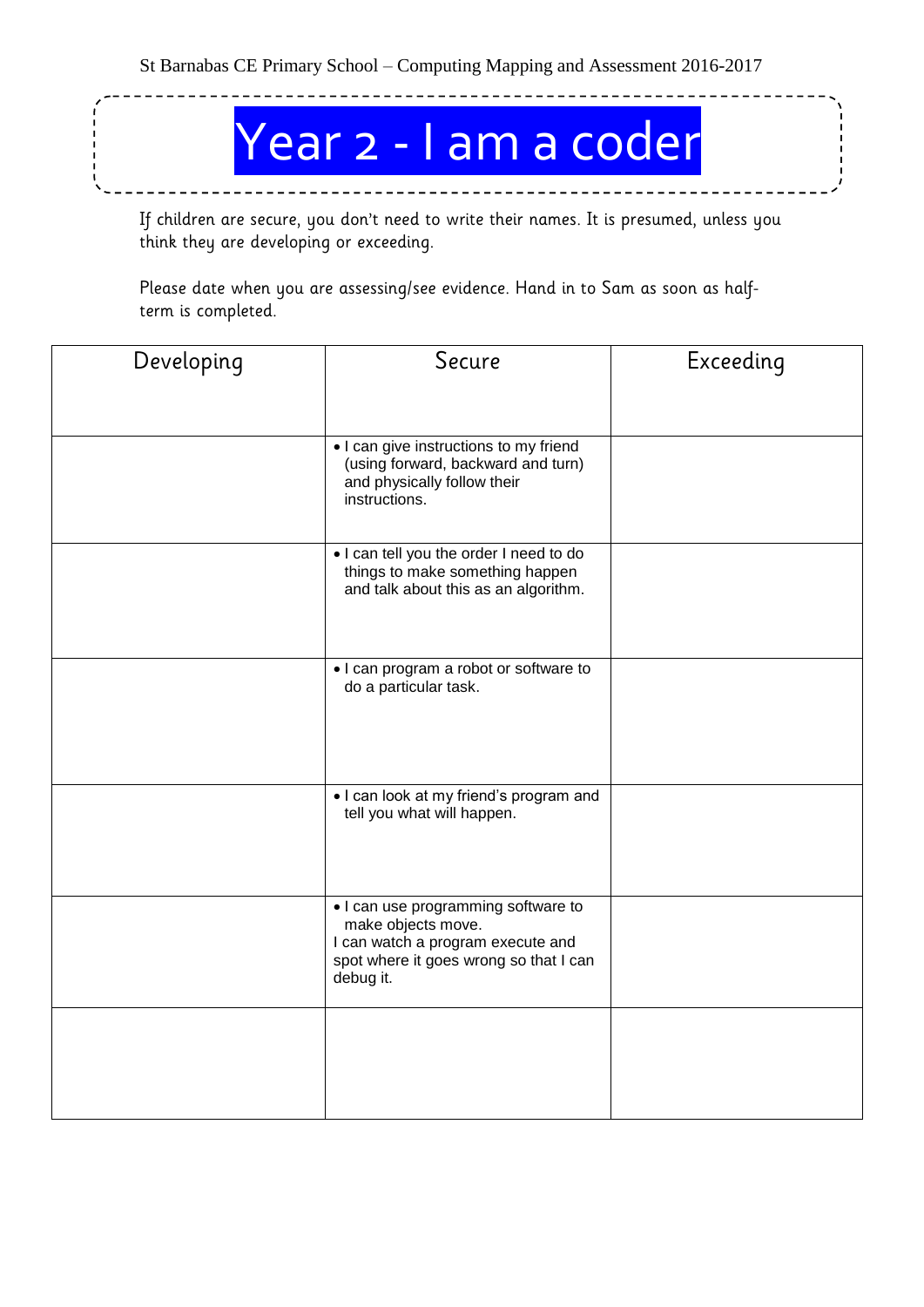# Year 2 - I am a creator

If children are secure, you don't need to write their names. It is presumed, unless you think they are developing or exceeding.

| Developing | Secure                                                                                             | Exceeding |
|------------|----------------------------------------------------------------------------------------------------|-----------|
|            | . I can use technology to organise and                                                             |           |
|            | present my ideas in different ways.                                                                |           |
|            | . I can use the keyboard on my device<br>to add, delete and space text for<br>others to read.      |           |
|            | . I can tell you about an online tool<br>that will help me to share my ideas<br>with other people. |           |
|            | . I can save and open files on the<br>device I use.                                                |           |
|            | - I can create text and images                                                                     |           |
|            | - I can explain how an animation<br>works and create my own moving<br>images. (and add sound?)     |           |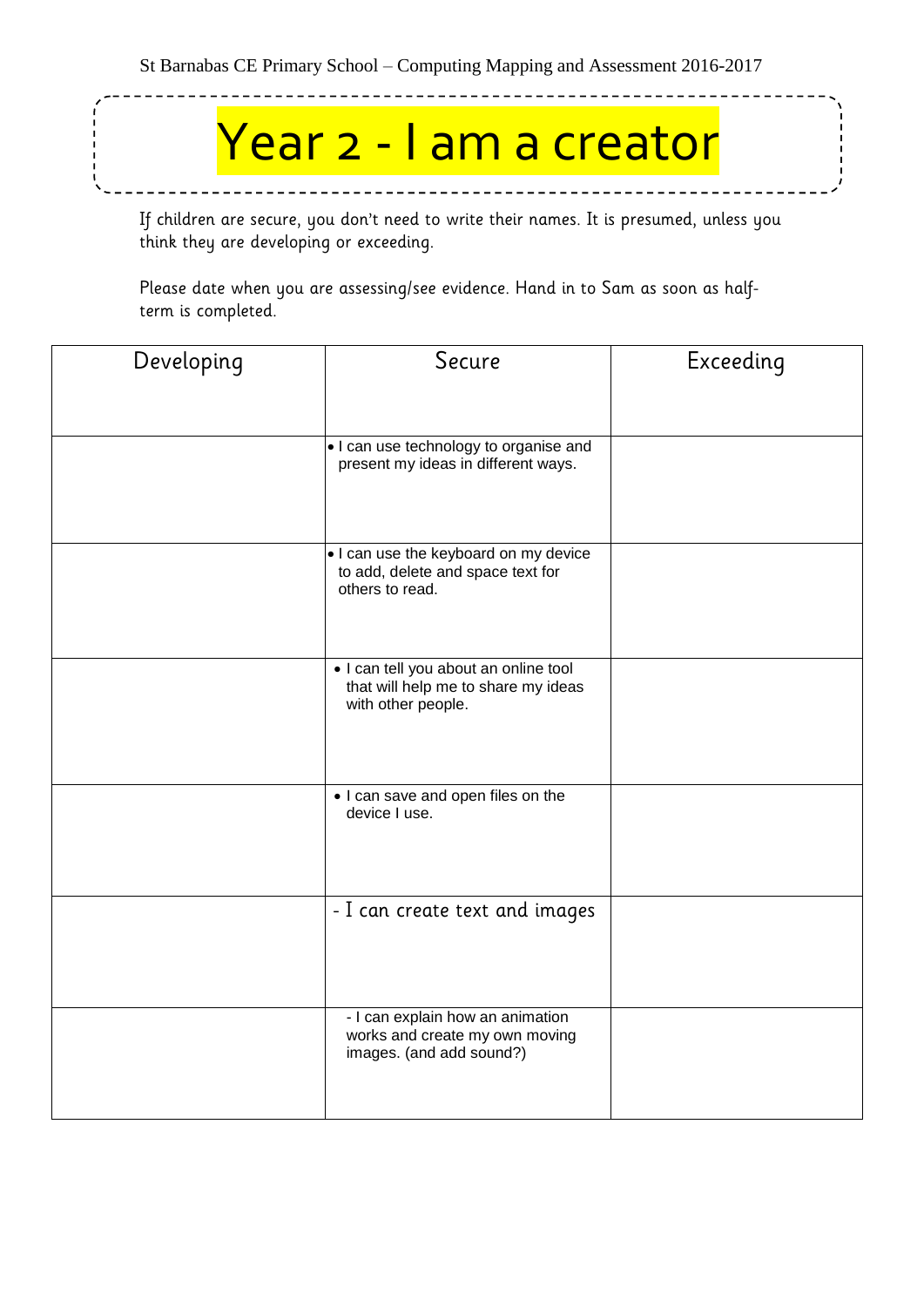

If children are secure, you don't need to write their names. It is presumed, unless you think they are developing or exceeding.

| Developing | Secure                                                                                                                                | Exceeding |
|------------|---------------------------------------------------------------------------------------------------------------------------------------|-----------|
|            |                                                                                                                                       |           |
|            | . I talk about the different ways I use<br>technology to collect information,<br>including a camera, microscope or<br>sound recorder. |           |
|            | • I can make and save a chart or<br>graph using the data I collect.                                                                   |           |
|            | . I can talk about the data that is<br>shown in my chart or graph.                                                                    |           |
|            | • I am starting to understand a<br>branching database.                                                                                |           |
|            | . I can tell you what kind of information<br>I could use to help me investigate a<br>question.                                        |           |
|            | . I talk about the different ways I use<br>technology to collect information,<br>including a camera, microscope or<br>sound recorder. |           |